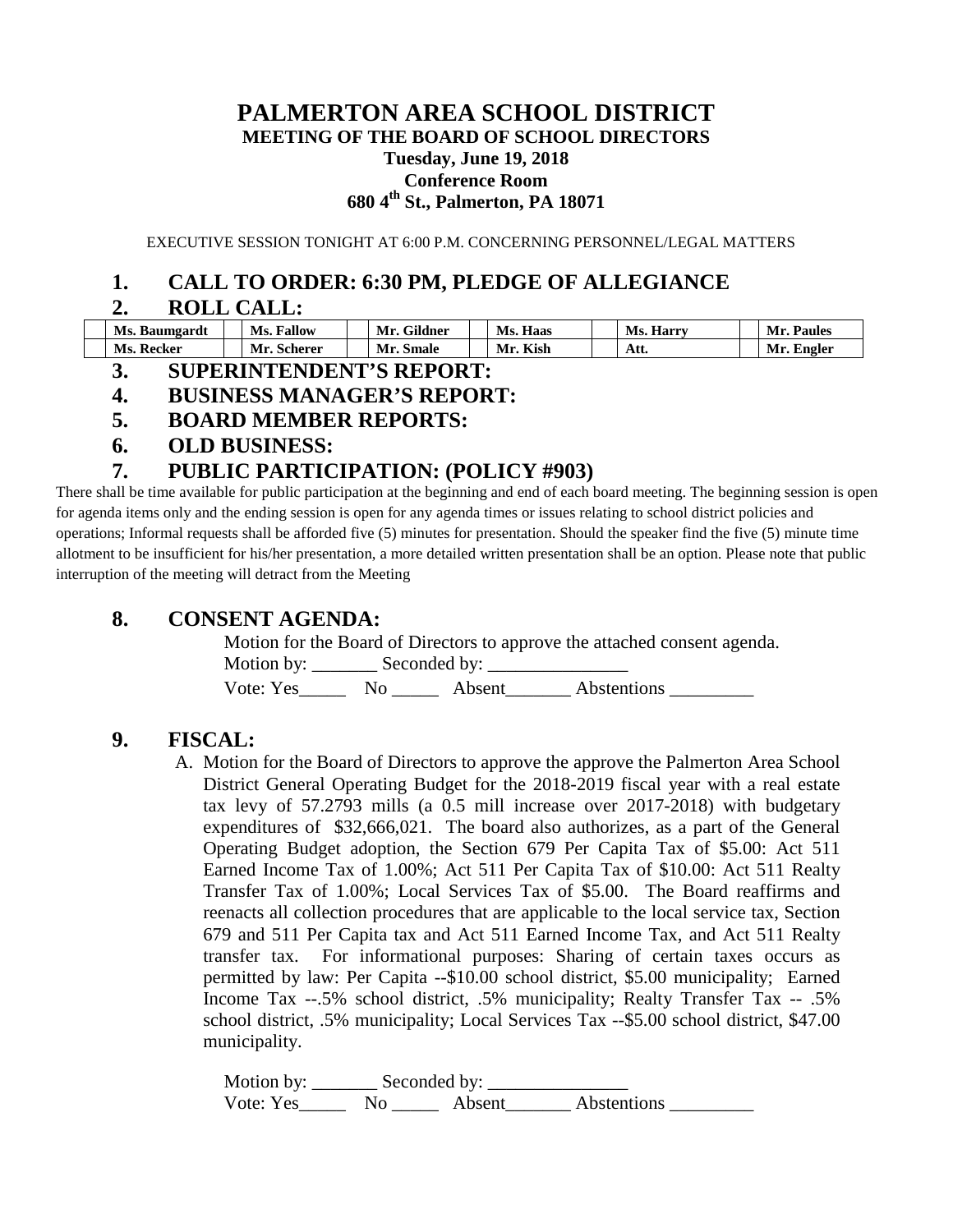#### **10. PERSONNEL:**

A. Motion for the Board of Directors to approve Rachel Harry as an Elementary teacher at Bachelors Step 2 (\$46,250), effective August 28, 2018.

Motion by: \_\_\_\_\_\_\_ Seconded by: \_\_\_\_\_\_\_\_\_\_\_\_\_\_\_ Vote: Yes\_\_\_\_\_\_\_ No \_\_\_\_\_\_ Absent\_\_\_\_\_\_\_ Abstentions \_\_\_\_\_\_\_\_\_\_

B. Motion for the Board of Directors to approve Logan Lesher as Assistant Football Coach for the 2018-19 school year with a \$3,996 Stipend.

Motion by: \_\_\_\_\_\_\_ Seconded by: \_\_\_\_\_\_\_\_\_\_\_\_\_\_\_ Vote: Yes\_\_\_\_\_\_\_ No \_\_\_\_\_\_ Absent\_\_\_\_\_\_\_ Abstentions \_\_\_\_\_\_\_\_\_\_

C. Motion for the Board of Directors to approve Bryan Recker as Volunteer Softball coach for the 2018-19 school year.

Motion by: \_\_\_\_\_\_\_ Seconded by: \_\_\_\_\_\_\_\_\_\_\_\_\_\_\_ Vote: Yes\_\_\_\_\_\_\_ No \_\_\_\_\_\_\_ Absent\_\_\_\_\_\_\_\_ Abstentions \_\_\_\_\_\_\_\_\_

#### **11. INFORMATION ITEMS:** (Enclosures)

- A. Enrollment, May 31, 2018
- B. LCCC Meeting Minutes, May 3, 2018
- C. LCCC President's Desk, June 2018
- D. Avenger, Senior Edition 2018
- E. Board Summary

#### **12. PUBLIC PARTICIPATION:**

### **13. FOR THE GOOD OF THE ORDER:**

#### **14. ADJOURNMENT:**

Motion by: Seconded by:

Vote: Yes\_\_\_\_\_\_\_\_ No \_\_\_\_\_\_\_ Absent\_\_\_\_\_ Abstentions \_\_\_\_\_\_\_\_

### **PASD MEETING SCHEDULE:**

**Workshop Meeting:** Tuesday, August 7, 2018 5:30 PM **BOE Meeting:** Tuesday, August 21, 20186:30 PM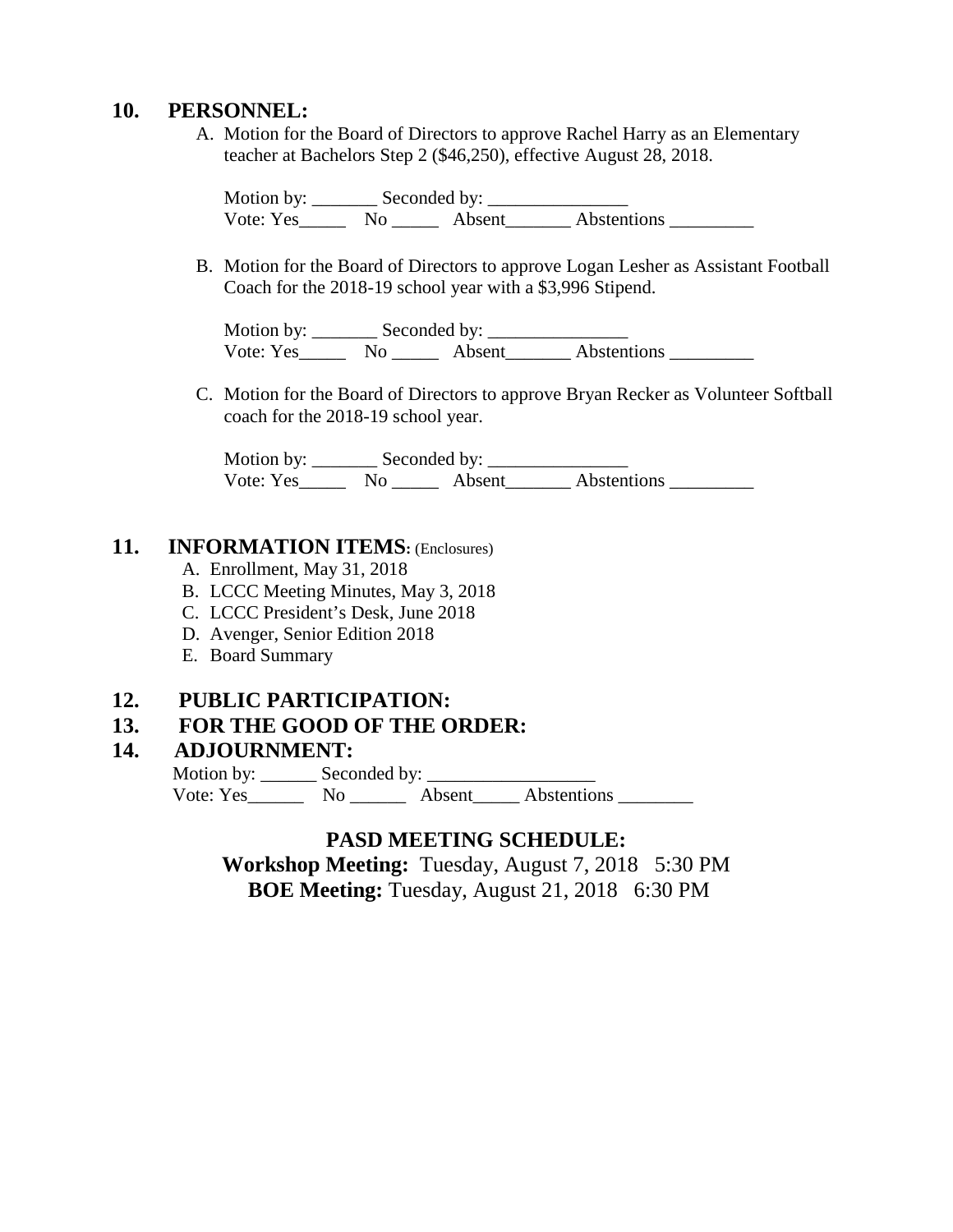# **PALMERTON AREA SCHOOL DISTRICT Consent Agenda**

# **Tuesday, June 19, 2018**

#### **1. MEETING MINUTES:** (Enclosure 1)

Approve the minutes from the May 15, 2018 meeting.

# **2. APPROVAL OF FINANCIAL REPORTS FOR DISTRICT ACCOUNTS**:

Approve the financial reports listed below:

- A. TREASURER'S REPORTS: (Enclosure)
- B. ACCOUNTS PAYABLE: (Enclosure)
- C. BUDGET TRANSFERS (Enclosure)

# **3. FISCAL**:

- A. Approve the Superintendent & Business Manager to make and release payments for the remaining June and July accounts payable.
- B. Approve all budget transfers for fiscal year ending June 30, 2018 in order to comply with audit requirements. The Board will be provided with an itemized listing of all required budget transfers upon completion of the 2017-2018 audit.
- C. Approve the Letter of Agreement between the Carbon-Monroe-Pike Drug and Alcohol commission, Inc. for their Drug and Alcohol Primary Prevention and Sap/Intervention Services for 2018-2019 at a cost not to exceed \$14,000. This provides 2 days of services weekly.
- D. Approve the Student Driver Education Program Agreement with CLIU 21, effective July 1, 2018 through June 30, 2019.
- E. Approve the Music Theatre International Contract/License Agreement for the performance of Mamma Mia scheduled for April 2019.
- F. Approve the 2018-19 workers compensation coverage through CM Regent at an estimated cost of \$124,258.
- G. Approve the athletic insurance coverage through Axis Insurance Company for the period of August 6, 2018 to August 5, 2019 at a cost of \$35,706 with primary excess coverage over \$100.
- H. Approve voluntary student accident coverage through Axis Insurance Company for the period of August 6, 2018 to August 5, 2019 for a 24-hour wrap around rate of \$75.00, benefits excluding all sports.
- I. Approve a 24% increase per member in Stop Loss Coverage for the 2018-19 fiscal year through Great Midwest Insurance Company. The per employee per month charge will be \$165.45 with a maximum per employee deductible set at \$125,000.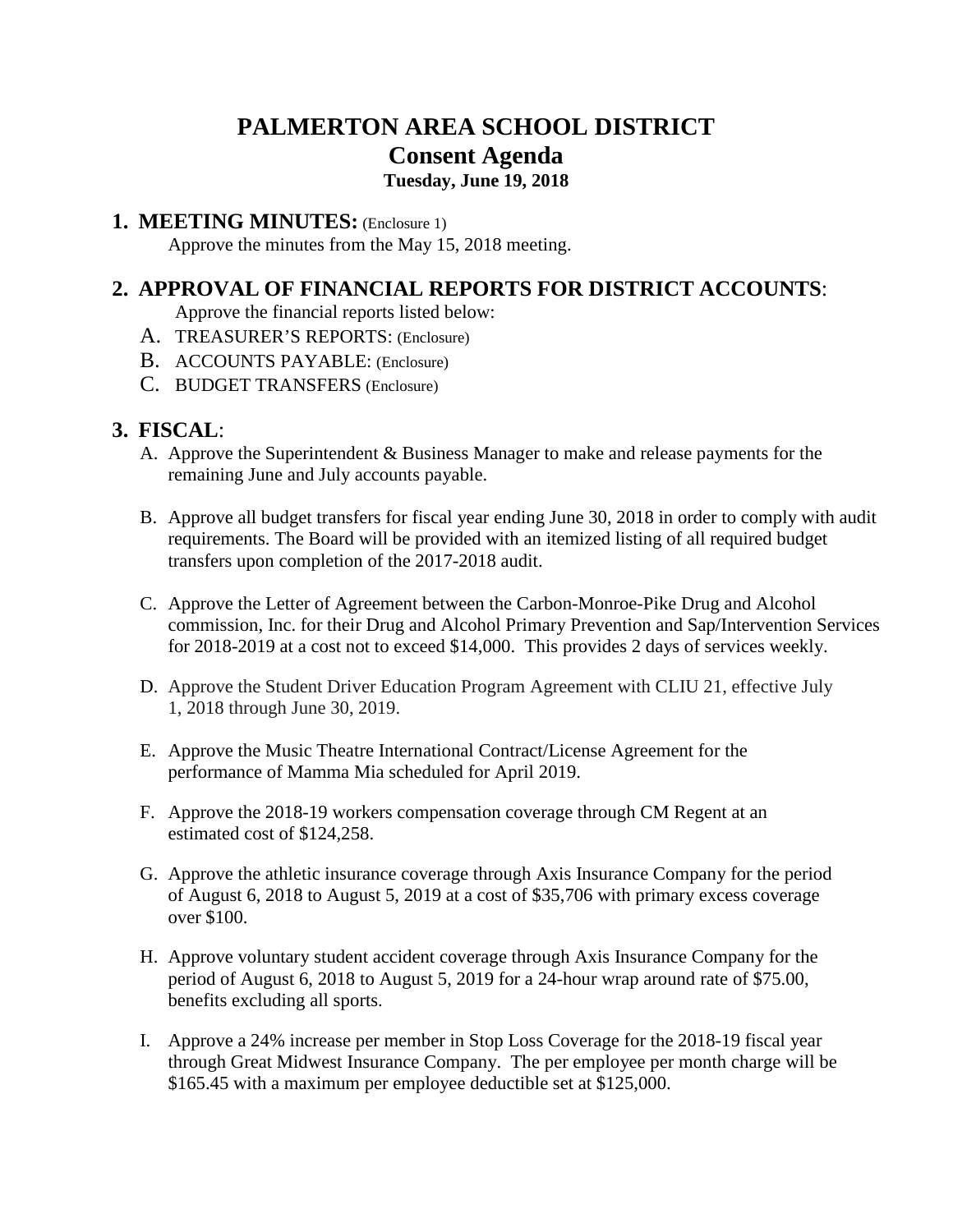- J. Approve the 2018-2019 homestead/farmstead taxable assessment exclusion of \$3,621 and the homestead/farmstead tax exclusion of \$207.38.
- K. Approve resolution #06.19.18 per the Real Estate Tax Universal Installment Payment Plan Resolution, to use the following installment dates for the collection of the 2018 Real Estate Taxes (enclosure).
- L. Grant permission to release the 2018 Tax Duplicates to the respective tax collectors for the fiscal year beginning July 1, 2018.
- M. Approve a donation from the food truck sales at Spring Day from The Sticky Pig LLC in the amount of \$60.00.
- N. Approve the License/Rental Agreement with Theatre World Backdrops for the Drama Club stage performance.

## **4. PERSONNEL:**

- A. Approve tuition reimbursement as submitted.
- B. Approve Bob Kern as acting High School Principal for the 2018-2019 school year at the rate of \$450/day
- C. Approve Joshua Smale as Treasurer of the Palmerton Area School Board, effective July 1, 2018 to June 30, 2018, at the rate of \$400.00.
- D. Approve Andrew Remsing as summer program facilitator of the eBridges Course/Credit Recovery Program for students in grades 7-12, at the rate of \$32/hr. Program to run June 25, 2018 to July 12, 2018, Monday through Thursday, two sessions 8:30-12 p.m.
- E. Approve tenure status for the following teachers who have attained 3 years of satisfactory performance ratings with the Palmerton Area School District:
	- Lindsey Heinrich
	- Elizabeth Karb
	- Christopher Kimmel
	- David O'Brien
- F. Approve the following ESY (Extended School Year) staff:
	- Teachers: Shanna Koscinski, Don McGorry, and Marcy Zelinsky, Erin Brown
	- Instructional Aides: Christine King, Valerie VanWhy, and Sabrina Strausberger
	- Nurse: Michelle Bisbing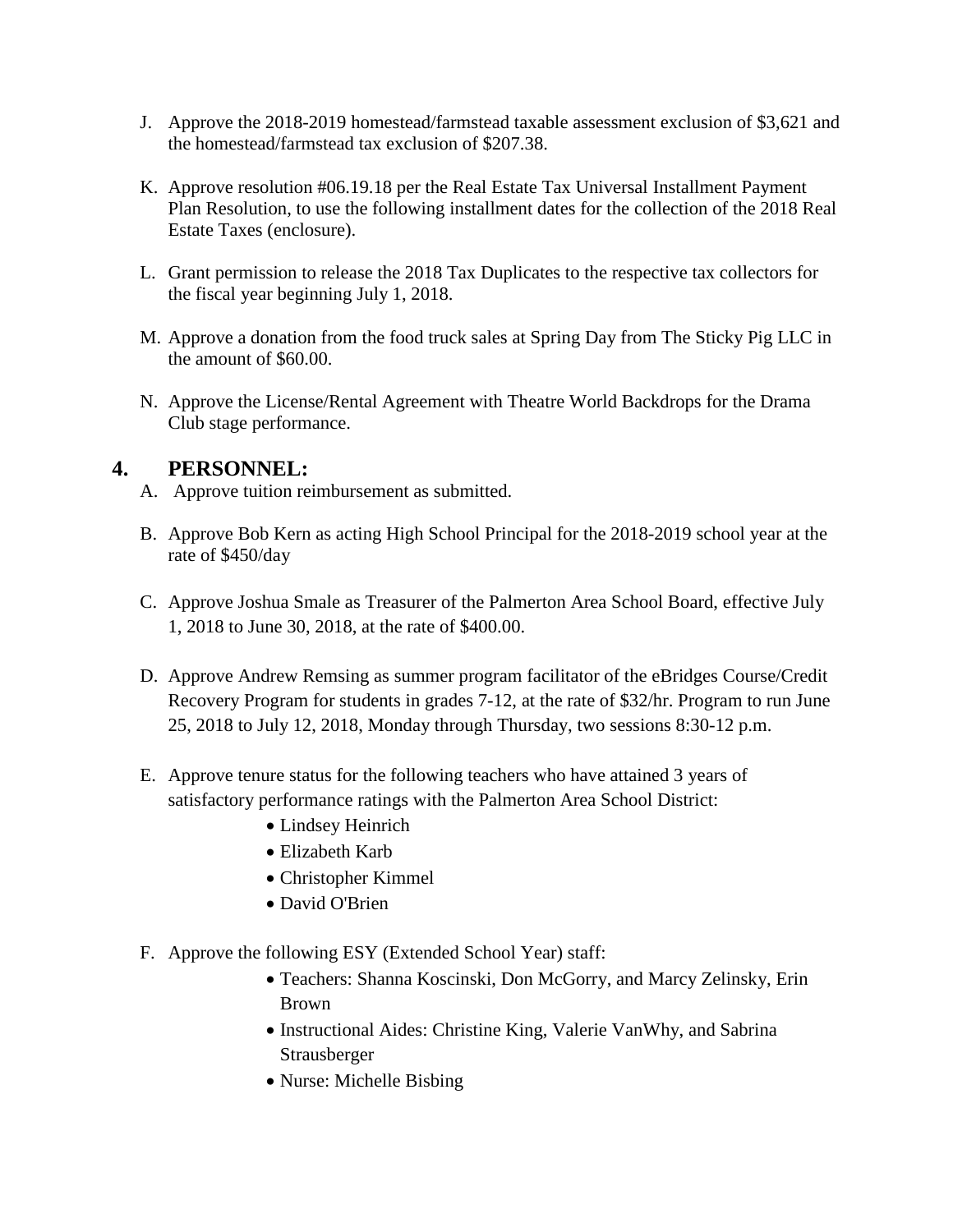- Speech: Tammy Hoffman
- G. Approve Susan Dellicker as HS German Teacher at Masters Step 2 (\$47,750), effective August 28, 2018.
- H. Approve Tyler Svetik as Elementary Special Education Teacher at Bachelors Step 2 (\$46,250), effective August 28, 2018.
- I. Approve Amanda Cappella as a HS Special Education Teacher at Masters Step 2 (\$47,750), effective August 28, 2018.
- J. Approve Erin DeWitt as a HS Instructional aide, effective August 28, 2018 at the rate of \$14.91/hour.
- K. Approve Brianna Bush as an Elementary teacher at Bachelors Step 2 (\$46,250), effective August 28, 2018.
- L. Approve Adrienne Pelo as an Elementary teacher at Bachelors+24 Step 2 (\$46,750), effective August 28, 2018.
- M. Approve Kristina Himmelwright as an Elementary teacher at Bachelors Step 2 (\$46,250), effective August 28, 2018.
- N. Approve the following Mentor Teachers:
	- 1. Katie Gilmartin for Tyler Svetik
	- 2. Christine DeLong for Amanda Cappella
	- 3. Jose Elivir for Susan Dellicker
- O. Approve the following summer employees at the rate of \$7.25/hour, 28 hours/week, effective Wednesday, June 20, 2018 and will end on Thursday, August 30, 2018:
	- 1. Egan Bellesfield
	- 2. Madison Finley
	- 3. Lauren Marklet
- P. Approve Ryan Kish to attend the School Board Secretaries conference at Kalahari Resort Poconos August 2-3, 2018.
- Q. Approve Rich Roselli as Head Boys Soccer Coach for the 2018-19 season at a stipend of \$4,014.
- R. Approve Kim Seiler as Varsity Head Field Hockey Coach for the 2018-2019 school year at the stipend of \$4,014.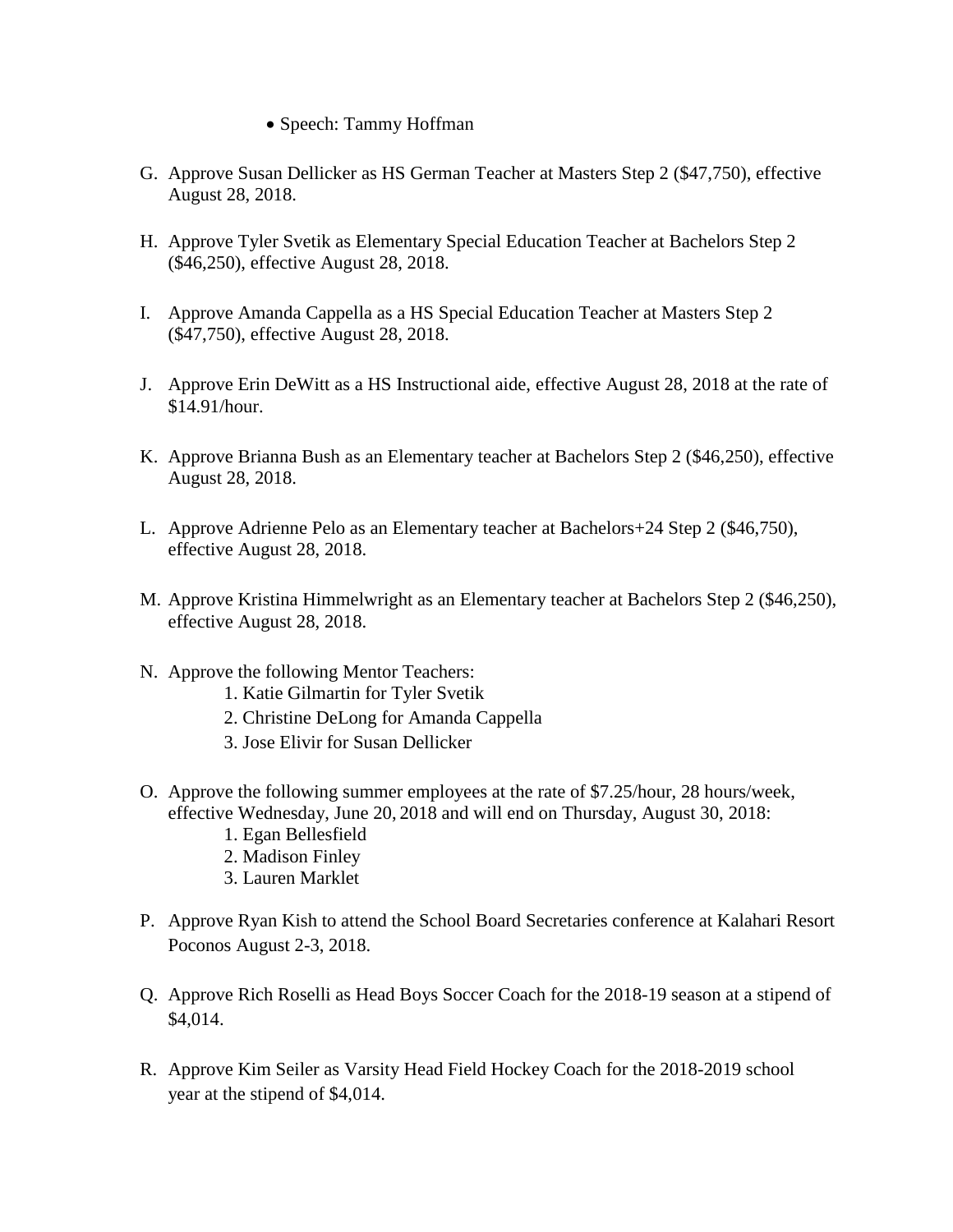S. Approve the following coaching positions for the 2018-19 school year:

| <b>Matt Guedes</b>      | <b>Volunteer Football Coach</b>       |                 |
|-------------------------|---------------------------------------|-----------------|
| Zach Freed              | <b>Volunteer Football Coach</b>       |                 |
| <b>Tyler Michlik</b>    | <b>Asst. Boys Soccer Coach</b>        | \$2,636 Stipend |
| Craig Rosenberger       | <b>Volunteer Girls Soccer Coach</b>   |                 |
| Amy Mertz               | Jr. High Cheerleading Advisor         | \$1,228 Stipend |
| <b>Matt Guedes</b>      | Volunteer Strength/Conditioning Coach |                 |
| <b>Maurice Moore</b>    | Asst. Boys Basketball Coach           | \$3,996 Stipend |
| Paul McCrone            | Asst. Girls Basketball Coach          | \$3,996 Stipend |
| <b>Bob Hock</b>         | <b>Head Softball Coach</b>            | \$4,014 Stipend |
| <b>Rodney Strohl</b>    | 1/2 Asst. Softball Coach              | \$1,318 Stipend |
| Nikki Boccia            | 1/2 Asst. Softball Coach              | \$1,318 Stipend |
| Phil Acker              | 1/2 Asst. Softball Coach              | \$1,318 Stipend |
| Charlie Kistler         | 1/2 Asst. Softball Coach              | \$1,318 Stipend |
| Tori Gollie             | <b>Volunteer Softball Coach</b>       |                 |
| <b>Brian Taschler</b>   | <b>Head Baseball Coach</b>            | \$4,014 Stipend |
| Justin Petersen         | Asst. Baseball Coach                  | \$2,636 Stipend |
| Kelly Bollinger         | Asst. Baseball Coach                  | \$2,636 Stipend |
| Mike Netznik            | <b>Volunteer Baseball Coach</b>       |                 |
| Lee Kuntz               | <b>Volunteer Baseball Coach</b>       |                 |
| <b>Steven Serfass</b>   | <b>Volunteer Baseball Coach</b>       |                 |
| Mike Gombert            | <b>Head Track Coach</b>               | \$4,014 Stipend |
| Fran Gough              | <b>Asst. Track Coach</b>              | \$2,636 Stipend |
| Jim Hay                 | <b>Asst. Track Coach</b>              | \$2,636 Stipend |
| Wynnie Cseh             | <b>Asst. Track Coach</b>              | \$2,636 Stipend |
| Dwight Henninger        | Asst. Track Coach                     | \$2,636 Stipend |
| <b>Tyrone Lewis</b>     | 1/2 Asst. Track Coach                 | \$1,318 Stipend |
| Kyle Porembo            | 3/4 MS Track Asst. Coach              | \$1,977 Stipend |
| Randi Freed             | 3/4 MS Track Asst. Coach              | \$1,977 Stipend |
| Michael Martinez        | Volunteer Track Coach                 |                 |
| <b>Austin Cseh</b>      | <b>Volunteer Track Coach</b>          |                 |
| <b>Melissa Martinez</b> | <b>Volunteer Track Coach</b>          |                 |
| Kerri Jahelka           | <b>Volunteer Track Coach</b>          |                 |
| Zack Svetik             | <b>Volunteer Track Coach</b>          |                 |
| Lauren Michalik         | <b>Asst. Field Hockey Coach</b>       | \$2,636 Stipend |
| Sage Terembula          | <b>MS Field Hockey Coach</b>          | \$2,636 Stipend |
| Jen Danzeisen           | <b>Head Tennis Coach</b>              | \$2,414 Stipend |